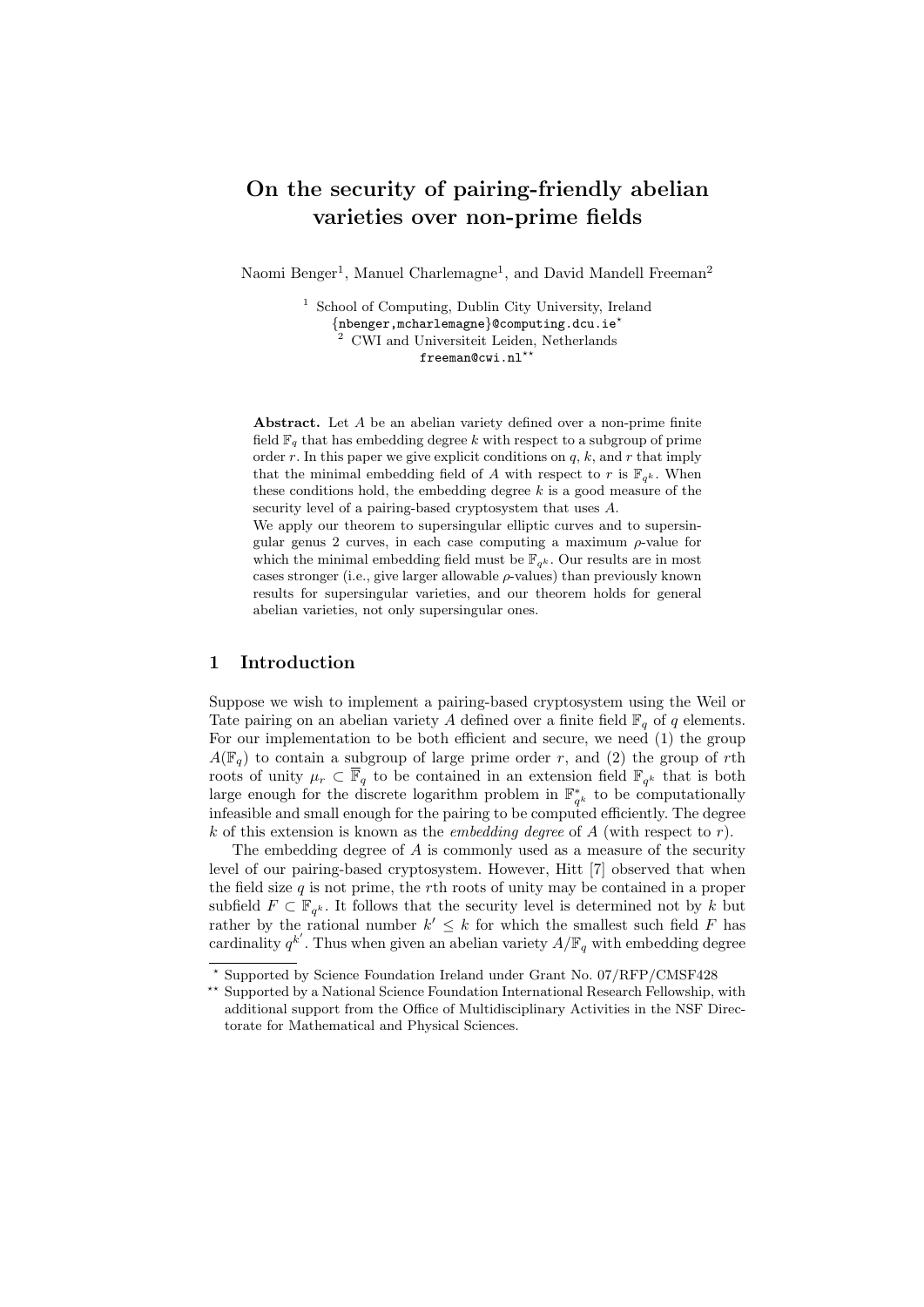$k$  and  $q$  not prime, to determine the security level of cryptosystems using  $A$  one must check whether the smallest  $F \subset \mathbb{F}_{q^k}$  containing  $\mu_r$  — known as the *minimal* embedding field of A (with respect to  $r$ ) — is in fact  $\mathbb{F}_{q^k}$ .

The purpose of this paper is to answer the following question: given an abelian variety  $A/\mathbb{F}_q$  that has embedding degree k with respect to r, how can we guarantee that the minimal embedding field of A with respect to r is  $\mathbb{F}_{q^k}$ ?

Rubin and Silverberg [13, 14] have given an answer to this question in the case where A is supersingular by demonstrating a lower bound on  $r$  that guarantees that the minimal embedding field is  $\mathbb{F}_{q^k}$ . Their bound depends on q and on the dimension  $g$  of the supersingular abelian variety, but does not depend on  $k$ .

The main result of this paper is to give explicit conditions on  $q, r$ , and  $k$ that guarantee that the minimal embedding field of an abelian variety  $A/\mathbb{F}_q$  supersingular or not — that has embedding degree  $k$  with respect to  $r$  is in fact  $\mathbb{F}_{q^k}$ . The conditions lead to a lower bound on r that depends on q and k, but not on the dimension g. When  $A$  is a supersingular elliptic curve or abelian surface, our bound improves on the result of Rubin and Silverberg in most of the cases relevant to cryptography. Our result thus guarantees more abelian varieties are suitable for use in pairing-based cryptography than any previous result had done.

Our main theorem appears in Section 2. In Section 3 we apply our main theorem to the case of supersingular elliptic curves, which are known to have embedding degree  $k \in \{1, 2, 3, 4, 6\}$ . We conclude that when k is even and either the group order  $r$  is sufficiently large or the extension degree  $m$  is prime, then the minimal embedding field is  $\mathbb{F}_{q^k}$ . In particular, we deduce that Hitt's observation has no effect in cryptographic contexts for supersingular elliptic curves in characteristic 2 or 3. When k is odd and r is sufficiently large then the minimal embedding field is either  $\mathbb{F}_{q^k}$  or  $\mathbb{F}_{q^{k/2}}$ , depending on the sign of the trace of Frobenius.

Section 4 gives analogous results for some supersingular abelian varieties of dimension  $g \geq 2$ . Finally, in Section 5 we present some open problems related to this work.

# 2 A framework for analyzing the minimal embedding field

In this section we set up the framework for our analysis of the minimal embedding field of abelian varieties. After giving formal definitions, we discuss the results of Hitt [7] and Rubin and Silverberg [13], and then state our main theorem.

We first recall some standard terminology and notation. If K is a field then  $\overline{K}$ denotes an algebraic closure of K. If q is a prime power then  $\mathbb{F}_q$  denotes a field of q elements. An abelian variety is a smooth, projective, geometrically integral group variety. If A is an abelian variety defined over a field  $K$ , we denote by  $A(K)$  the group of  $K$ -rational points of  $A$ . An *elliptic curve* is a one-dimensional abelian variety. An elliptic curve  $E$  over a field  $K$  of characteristic  $p$  is supersingular if  $E(\overline{K})$  has no p-torsion points. A general abelian variety is supersingular if it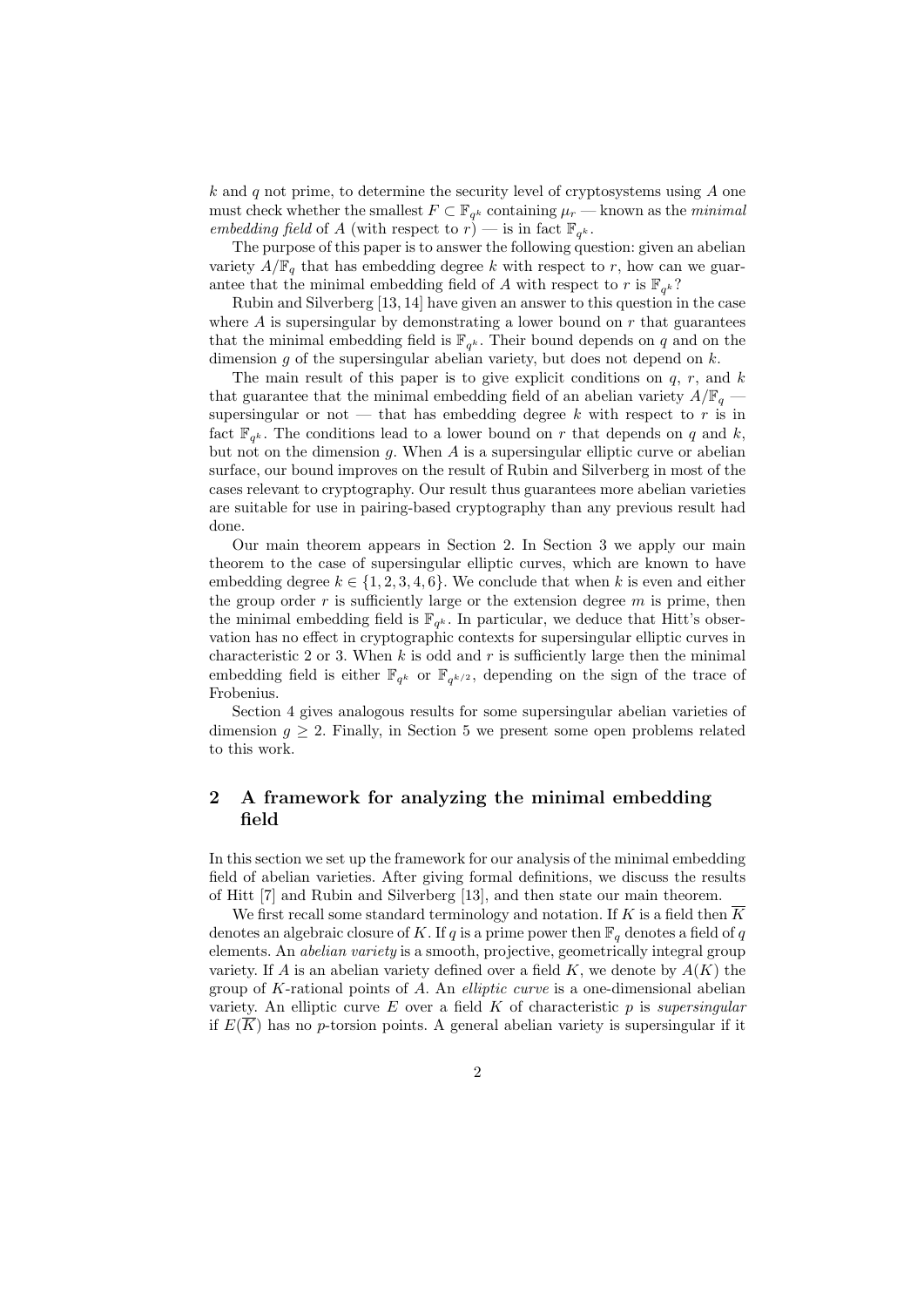is isogenous (over  $\overline{K}$ ) to a product of supersingular elliptic curves. An abelian variety A defined over K is *simple* if it is not isogenous over K to a product of lower-dimensional abelian varieties.

**Definition 2.1.** Let A be an abelian variety defined over  $\mathbb{F}_q$ , where  $q = p^m$ for some prime p and integer m. Let  $r \neq p$  be a prime dividing  $\#A(\mathbb{F}_q)$ . The embedding degree of A with respect to r is the smallest integer  $k$  such that r divides  $q^k-1$ .

**Definition 2.2.** Let  $A$ ,  $q$ , and  $r$  be as above. The minimal embedding field of  $A$ with respect to r is the smallest extension of  $\mathbb{F}_p$  containing the rth roots of unity  $\mu_r \subset \overline{\mathbb{F}}_p$ .

If  $A/\mathbb{F}_q$  has embedding degree k with respect to r, then  $\mathbb{F}_{q^k}$  is the smallest extension of  $\mathbb{F}_q$  containing the rth roots of unity. In particular, the r-Weil pairing ([15,  $\SIII.8$ ] and [11,  $\S16$ ]) and the r-Tate pairing [2] take values in a subgroup and a quotient group of  $\mathbb{F}_{q^k}^*$ , respectively. The key observation made by Hitt [7] is that these pairings actually take values in the minimal embedding field and that this field may be a proper subfield of  $\mathbb{F}_{q^k}$ . Specifically, her main lemma is as follows:

**Lemma 2.3** ([7, Lemma 1]). Let  $q = p^m$  for some prime p and positive integer m, let  $r \neq p$  be a prime, and let k be the smallest integer such that r divides  $q^k-1$ . Then

$$
k = \frac{\mathrm{ord}_r(p)}{\mathrm{gcd}(\mathrm{ord}_r(p), m)},
$$

where  $\mathrm{ord}_r(p)$  is the order of p in  $(\mathbb{Z}/r\mathbb{Z})^*$ .

A result of this lemma is that the minimal embedding field of an abelian variety  $A/\mathbb{F}_q$  is  $\mathbb{F}_{q^{k'}}$ , where  $k' = \text{ord}_r(p)/m \in \mathbb{Q}$ , and not  $\mathbb{F}_{q^k}$ . Since the security of a pairing-based cryptosystem using A is determined by  $k'$ , Hitt's result implies that such a cryptosystem could be significantly less secure than previously believed. Indeed, Hitt gives examples of abelian varieties where  $k/k' = m$ , which is the largest possible ratio for these parameters [7, §4]. It is important to note that when the abelian variety is defined over a prime field (i.e., when  $m = 1$ ) Hitt's lemma has no effect, as the minimal embedding field is always  $\mathbb{F}_{q^k}$ .

A natural question following from Hitt's observation is in what cases the embedding degree  $k$  is an accurate indicator of security. More precisely, we have:

**Question 2.4.** Let A be an abelian variety over  $\mathbb{F}_q$  that has embedding degree  $k$  with respect to  $r$ . Is the minimal embedding field of  $A$  with respect to  $r$  equal to  $\mathbb{F}_{q^k}$ ?

Our goal is to give explicit conditions on  $q, r$ , and  $k$  such that the answer to Question 2.4 is yes.

In the case where  $A/\mathbb{F}_q$  is supersingular and elementary (i.e., isogenous over  $\mathbb{F}_q$  to a power of a simple abelian variety), Rubin and Silverberg have given conditions on  $q$ ,  $r$ , and  $k$  that imply an affirmative answer to Question 2.4.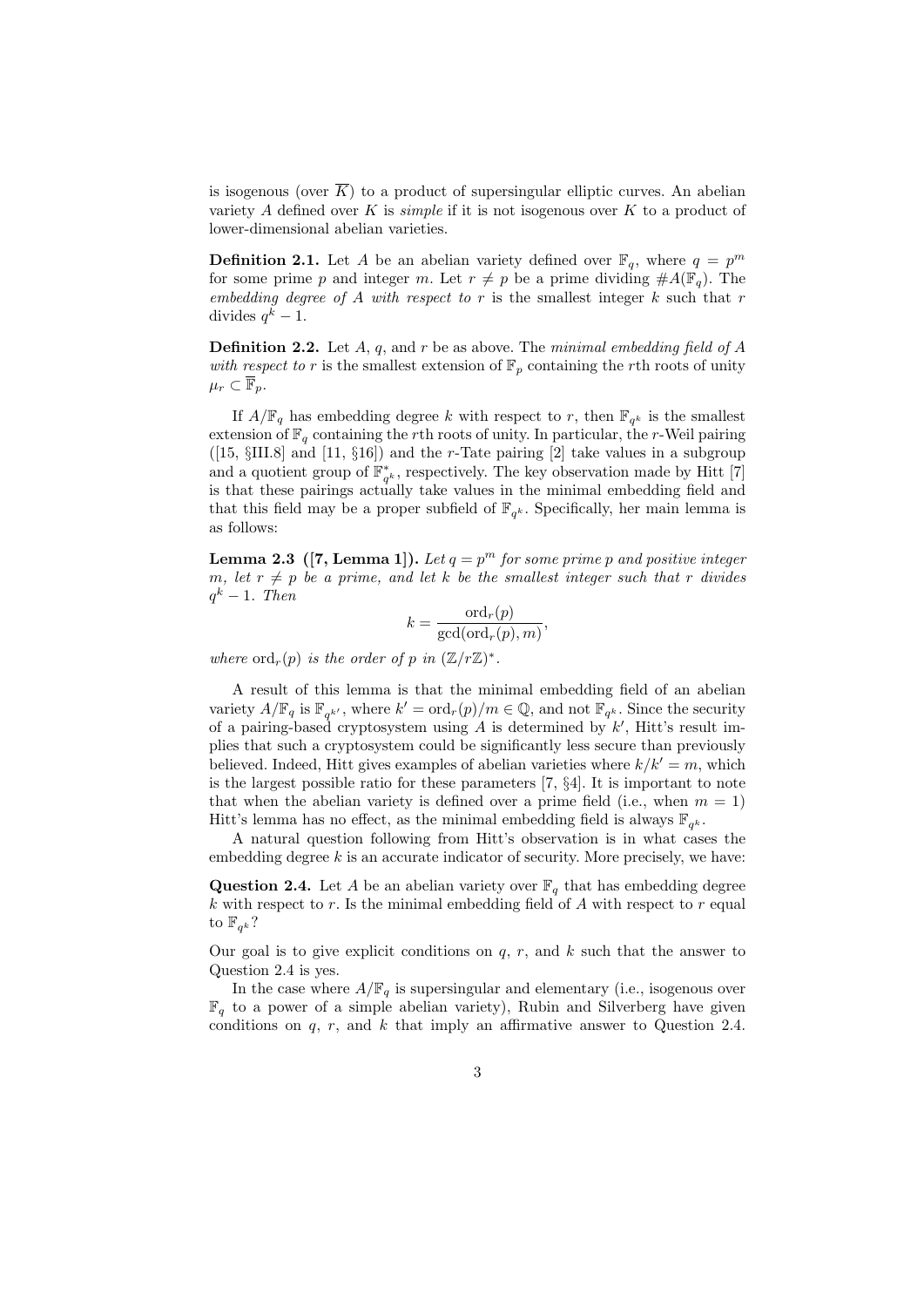Their theorem is phrased in terms of the "cryptographic exponent"  $c_A$ , which is defined only for supersingular varieties. When  $A$  has embedding degree  $k$  with respect to a prime r and  $r \nmid 2k$ , the cryptographic exponent is the smallest halfinteger  $c_A$  such that r divides  $q^{c_A} - 1$ . Thus  $c_A$  is equal to either k or  $k/2$ ; the latter can only occur when q is a square and k is odd [14, Definition 4.1 and Theorem 6.1].

Theorem 2.5 ([13, Theorem 7] and [14, Theorem 6.3]). Suppose A is an elementary supersingular abelian variety of dimension g over  $\mathbb{F}_q$ ,  $q = p^m$ ,  $r \neq p$ is a prime divisor of  $#A(\mathbb{F}_q)$ , and s is the multiplicative order of p mod r. Let  $F_A(x) \in \mathbb{Z}[x]$  be the characteristic polynomial of Frobenius for A, and let f be the unique integer such that  $F_A(x)^{1/f}$  is irreducible in  $\mathbb{Z}[x]$ . If q is a square, assume  $r > (1+p)^{mg/2f}$ . If q is not a square, assume  $r > (1+\sqrt{p})^{2mg/3f}$  and  $r > 7$ . Then  $p^s = q^{c_{A,q}}$ , so  $\mathbb{F}_{q^{c_{A,q}}}$  is the smallest extension of  $\mathbb{F}_p$  whose multiplicative group has a subgroup of order r.

We now turn our attention to proving our own bounds, which will apply to all abelian varieties, not just supersingular ones, and will improve on the bounds in Theorem 2.5 in many cases.

Our theorem depends crucially on some results about cyclotomic polynomials. For  $k \in \mathbb{N}$ , the kth cyclotomic polynomial  $\Phi_k \in \mathbb{Z}[x]$  is the minimal polynomial of a primitive kth root of unity in  $\overline{Q}$ . The following lemma demonstrates the relevance of these polynomials to our problem.

**Lemma 2.6.** Let  $q = p^m$  be a prime power, and  $A/\mathbb{F}_q$  be an abelian variety. Let  $r \neq p$  be a prime dividing  $\#A(\mathbb{F}_q)$ , and let k, s be integers not divisible by r. Then

- 1. A has embedding degree k with respect to r if and only if  $r | \Phi_k(q)$ .
- 2. The minimal embedding field of A with respect to r is  $\mathbb{F}_{p^s}$  if and only if  $r | \Phi_{s}(p).$

Proof. The first statement appears as [3, Proposition 2.4]; we observe that the same proof applies to the second statement.  $\Box$ 

Lemma 2.6 allows us to rephrase Question 2.4 as follows: given that  $r$  divides  $\Phi_k(p^m)$ , does r divide  $\Phi_{km}(p)$ ? To answer the question in this form we will use the following properties of cyclotomic polynomials, which appear in or can be easily derived from the discussion of [9, §VI.3].

Fact 2.7. Let  $\Phi_k(x)$  denote the kth cyclotomic polynomial. Then

- 1.  $x^k 1 = \prod_{d|k} \Phi_d(x)$ .
- 2. The degree of  $\Phi_k(x)$  is  $\varphi(k) := \#\{e \in \mathbb{Z} : 1 \le e \le k \text{ and } \gcd(e,k)=1\}.$
- 3. If  $\ell$  is a prime not dividing k, then  $\Phi_k(x^{\ell}) = \Phi_{k\ell}(x)\Phi_k(x)$ .
- 4. If  $\ell$  is a prime dividing k, then  $\Phi_k(x^{\ell}) = \Phi_{k\ell}(x)$ .

We will also use the following lemma, an alternative proof of which can be found in [14, Lemma 5.2].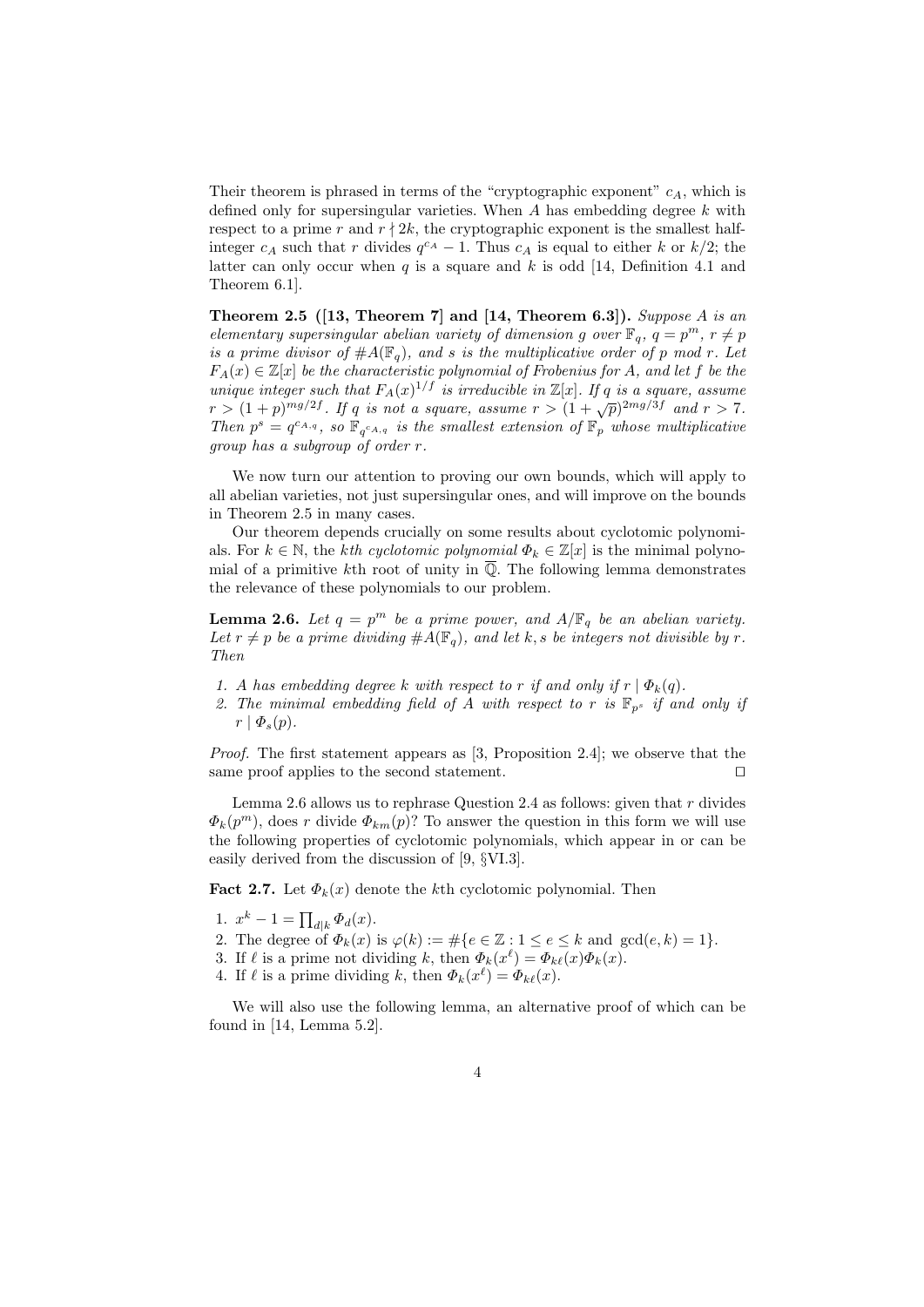**Lemma 2.8.** If k and m are coprime, then

$$
\Phi_k(x^m) = \prod_{d|m} \Phi_{kd}(x). \tag{2.1}
$$

Proof. We first compare the degrees of the polynomials on each side of  $(2.1)$ . Clearly the left hand side has degree  $m\varphi(k)$ . Now for any coprime numbers x and y we have  $\varphi(xy) = \varphi(x)\varphi(y)$ . Since  $(k, m) = 1$  by assumption it is also true that  $(k, d) = 1$  for all d | m. It follows that the degree of the right hand side of (2.1) is  $\varphi(k) \sum_{d|m} \varphi(d)$ , which by Fact 2.7 (1) and (2) is equal to  $m\varphi(k)$ .

We next compare the roots of the two polynomials. Suppose  $\zeta$  is a root of  $\Phi_{kd}(x)$  for some  $d \mid m$ . Since  $\zeta$  is a primitive kdth root of unity,  $\zeta^d$  is a primitive kth root of unity. Write  $m = de$ . Since  $gcd(k, e) = 1$ , it follows that  $(\zeta^d)^e = \zeta^m$ is also a primitive kth root of unity, so  $\zeta$  is also a root of  $\Phi_k(x^m)$ .

Since the two polynomials in (2.1) are both monic and have the same degree, and furthermore all roots of the right hand side are also roots of the left hand side, we conclude that the two polynomials are equal.  $\Box$ 

We are now prepared to give our main theorem, which we state as a fact about cyclotomic polynomials only, without reference to abelian varieties.

**Theorem 2.9.** Let k be a positive integer,  $p^m$  a prime power, and r a prime. Write  $m = \alpha \beta$ , where every prime dividing  $\alpha$  also divides k and  $gcd(k, \beta)$ 1. (This factorization is unique.) Denote by e the smallest prime factor of  $\beta$ . Suppose  $r | \Phi_k(p^m)$  and that one of the following holds:

1.  $m = \alpha$  (and  $\beta = 1$ ); 2. β is prime and  $r > \Phi_{k\alpha}(p)$ ; 3.  $r > p^{km/e}$ ; or 4. 4 | m or 2 | k and  $r > p^{km/2e} + 1$ .

Then  $r | \Phi_{km}(p)$ .

Proof. We first note that Fact 2.7 (4) implies

$$
\Phi_k(p^m) = \Phi_{k\alpha}(p^{\beta}).\tag{2.2}
$$

Since  $k\alpha$  and  $\beta$  are coprime, Lemma 2.8 implies that  $\Phi_k(p^m)$  has  $\Phi_{km}(p)$  as a factor. Our strategy in each case is to show that the remaining factors of  $\Phi_k(p^m)$ are all smaller than r. Since r is prime, it then follows that if r divides  $\Phi_k(p^m)$ then r divides  $\Phi_{km}(p)$ .

We now consider each case separately:

- 1. Since  $m = \alpha$  it follows immediately that  $\Phi_k(p^m) = \Phi_{km}(p)$ .
- 2. Since  $\beta$  is a prime not dividing  $k\alpha$ , equation (2.2) and Fact 2.7 (3) imply that

$$
\Phi_k(p^m) = \Phi_{k\alpha\beta}(p)\Phi_{k\alpha}(p) = \Phi_{km}(p)\Phi_{k\alpha}(p).
$$

Since  $r > \Phi_{k\alpha}(p)$ , it follows that  $r | \Phi_{km}(p)$ .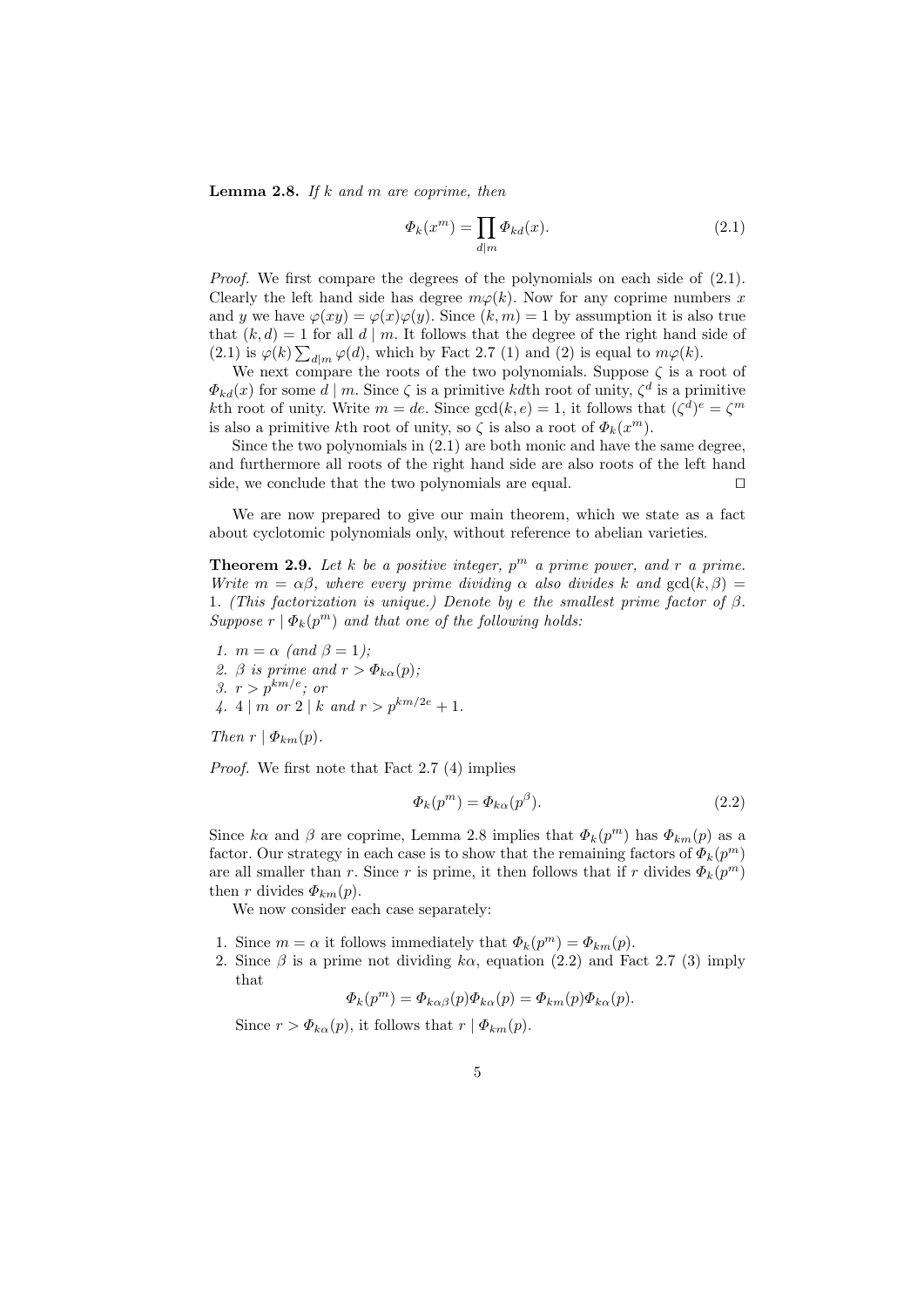3. By equation (2.2) and Lemma 2.8 we have

$$
\Phi_k(p^m) = \prod_{d|\beta} \Phi_{k d\alpha}(p) = \prod_{d|\beta} \Phi_{k m/d}(p). \tag{2.3}
$$

By assumption we have  $r > p^{km/d}$  for all  $d | \beta$  except for  $d = 1$ , and by Fact 2.7 (1) we have  $p^{km/d} > \Phi_{km/d}(p)$ . It follows that  $r | \Phi_{km}(p)$ .

4. Given the factorization of  $\Phi_k(p^m)$  as in (2.3), the same analysis as in Case 3 shows that  $r > \Phi_{km/d}(p)$  for all  $d | \beta$  with  $d \geq 2e$ . Since e is the smallest prime dividing  $\beta$ , if  $d \mid \beta$  and  $1 < d < 2e$  then d is prime, so it suffices to show that  $r > \Phi_{km/d}(p)$  for all primes d dividing  $\beta$ . Let d be such a prime. The assumption  $4 \mid m$  or  $2 \mid k$  then implies that  $km/d$  is even. In this case we have  $x^{km/d} - 1 = (x^{km/2d} + 1)(x^{km/2d} - 1)$ , and by Fact 2.7 (1)  $\Phi_{km/d}(x)$ must divide the first factor. Since  $d \geq e$ , if  $r > p^{km/2e} + 1$  then  $r > \Phi_{km/d}(p)$ .  $\Box$ 

Using Lemma 2.6 to interpret Theorem 2.9 in the context of abelian varieties, we obtain the following corollary:

**Corollary 2.10.** Let A be an abelian variety over  $\mathbb{F}_q$ , where  $q = p^m$  with p prime. Let  $r \neq p$  be a prime dividing  $#A(\mathbb{F}_q)$ , and suppose A has embedding degree k with respect to r. Assume that  $r \nmid km$ . If q, k, and r satisfy any of the conditions  $(1)-(4)$  of Theorem 2.9, then the minimal embedding field of A with respect to r is  $\mathbb{F}_{p^{km}}$ .

We note that the case where  $m$  is prime, which is usually recommended for cryptographic applications in order to prevent Weil descent attacks (e.g., [6, 5]), falls into case (2) of Theorem 2.9. If p is small ( $p = 2$  and  $p = 3$  are common choices) and  $k < m$  with m prime, then the bound on r given by the theorem is very weak; i.e., A will have minimal embedding field  $\mathbb{F}_{p^{km}}$  with respect to any r that is even remotely close to cryptographic size.

**Remark 2.11.** If k is odd and m is even then  $\Phi_k(x^m) = \Phi_k(x^{m/2})\Phi_{2k}(x^{m/2})$ . Since  $\varphi(k) = \varphi(2k)$  for odd k, these two factors have the same degree and we cannot use the above techniques to show that r divides  $\Phi_{km}(p)$  and does not divide  $\Phi_{km/2}(p)$ . Applying Theorem 2.9 recursively to each factor allows us to determine conditions on  $q$ ,  $k$ , and  $r$  guaranteeing that  $r$  divides one of the two expressions  $\Phi_{km}(p)$  and  $\Phi_{km/2}(p)$ , but additional information is needed to determine which one. In the context of pairing-friendly curves, this situation rarely occurs as even embedding degrees are preferred as are prime values for m. However, see Propositions 3.6 and 3.8 below for some specific cases where it does occur.

#### 3 Supersingular elliptic curves over non-prime fields

In this section we focus on supersingular elliptic curves, which are the most well known pairing-friendly abelian varieties defined over non-prime fields. If  $E$  is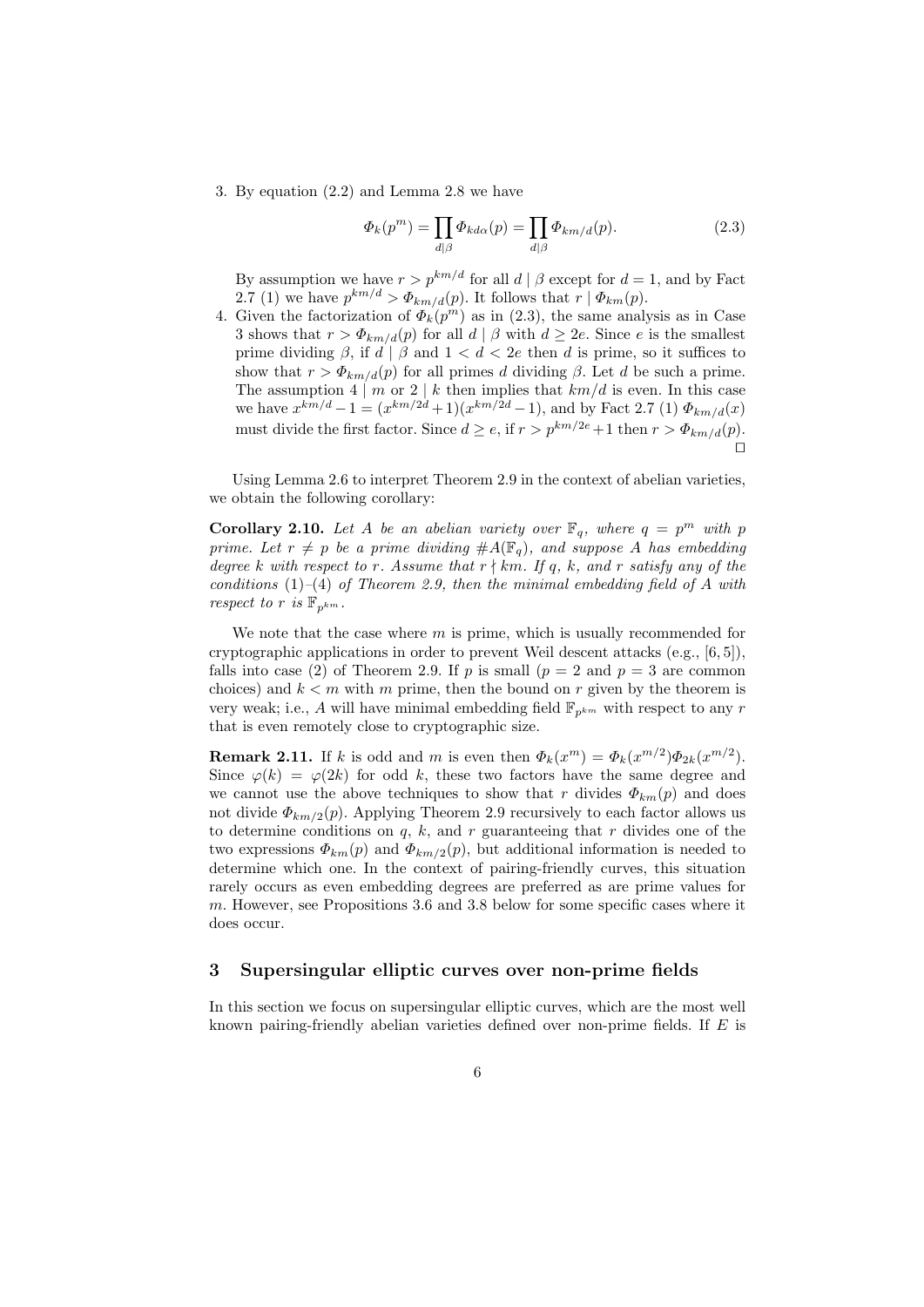an elliptic curve defined over the finite field  $\mathbb{F}_q$ , then the number of  $\mathbb{F}_q$ -rational points is given by  $\#E(\mathbb{F}_q) = q + 1 - t$ , where t is the trace of the q-power Frobenius endomorphism. A theorem of Hasse (the "Hasse-Weil bound") says that  $|t| \leq 2\sqrt{q}$  [15, Theorem V.1.1]. An elliptic curve E is supersingular if and only if  $gcd(t, q) > 1$  [15, Ex. 5.10].

Menezes, Okamoto and Vanstone [10] gave a complete classification of supersingular elliptic curves over finite fields  $\mathbb{F}_q$ , with  $q = p^m$ . They showed that five possible embedding degrees  $k$  can occur, corresponding to five possible absolute values of the trace of Frobenius t:

| k. | $\#E(\mathbb{F}_q)$   | p, m                         |  |
|----|-----------------------|------------------------------|--|
|    | $q\mp 2\sqrt{q}+1$    | any $p, m$ even              |  |
|    | $q+1$                 | any $p$ , any $m$            |  |
|    | $q \mp \sqrt{q} + 1$  | $p \equiv 2 \mod 3$ , m even |  |
|    | $q \mp \sqrt{2q} + 1$ | $p=2, m \text{ odd}$         |  |
|    | $\pm \sqrt{3}a + 1$   | $p=3, m$ odd                 |  |

When comparing the sizes of r and q as in Theorem 2.5, it is useful to introduce a parameter  $\rho$ , which roughly approximates the ratio of the bit size of the entire group  $A(\mathbb{F}_q)$  to the bit size of r.

**Definition 3.1.** Let A be a g-dimensional abelian variety over  $\mathbb{F}_q$ , and suppose r divides  $\#A(\mathbb{F}_q)$ . The *ρ-value* of A (with respect to r), denoted  $\rho(A)$ , is  $\frac{g \log q}{\log r}$ .

Since the speed of computations on  $A(\mathbb{F}_q)$  is determined by  $\#A(\mathbb{F}_q) \approx q^g$ but security is determined by the size of  $r$ , for fast implementations one usually wishes to choose an A with r as close to  $#A(\mathbb{F}_q)$  as possible; that is, with  $\rho$ -value as close to 1 as possible.

We first consider the families of supersingular elliptic curves with embedding degrees 4 and 6, in characteristic 2 and 3 respectively. These families are often proposed for use in pairing-based cryptography as their embedding degrees are the maximum possible for supersingular elliptic curves, it is easy to generate curves of near-prime order, and there has been some research into optimizing curve arithmetic in small characteristic (e.g., [12]). We conclude in both cases that if either  $m$  is prime or  $r$  is sufficiently large (though not necessarily close to q), then the minimal embedding field is  $\mathbb{F}_{q^k}$ . In cryptographic contexts at least one of these conditions always holds, so we deduce that Hitt's observation (Lemma 2.3) has no effect in practice.

**Proposition 3.2** ( $k = 4$ ). Let  $q = 2^m$  with m odd, and let E be a supersingular elliptic curve over  $\mathbb{F}_q$  that has embedding degree 4 with respect to a prime  $r \nmid 2m$ . If either

$$
- \rho < \frac{3}{2} \left( 1 - \frac{1}{\log_2 r} \right), \text{ or} \\ - m \text{ is prime and } r > 5,
$$

then E has minimal embedding field  $\mathbb{F}_{q^4}$ .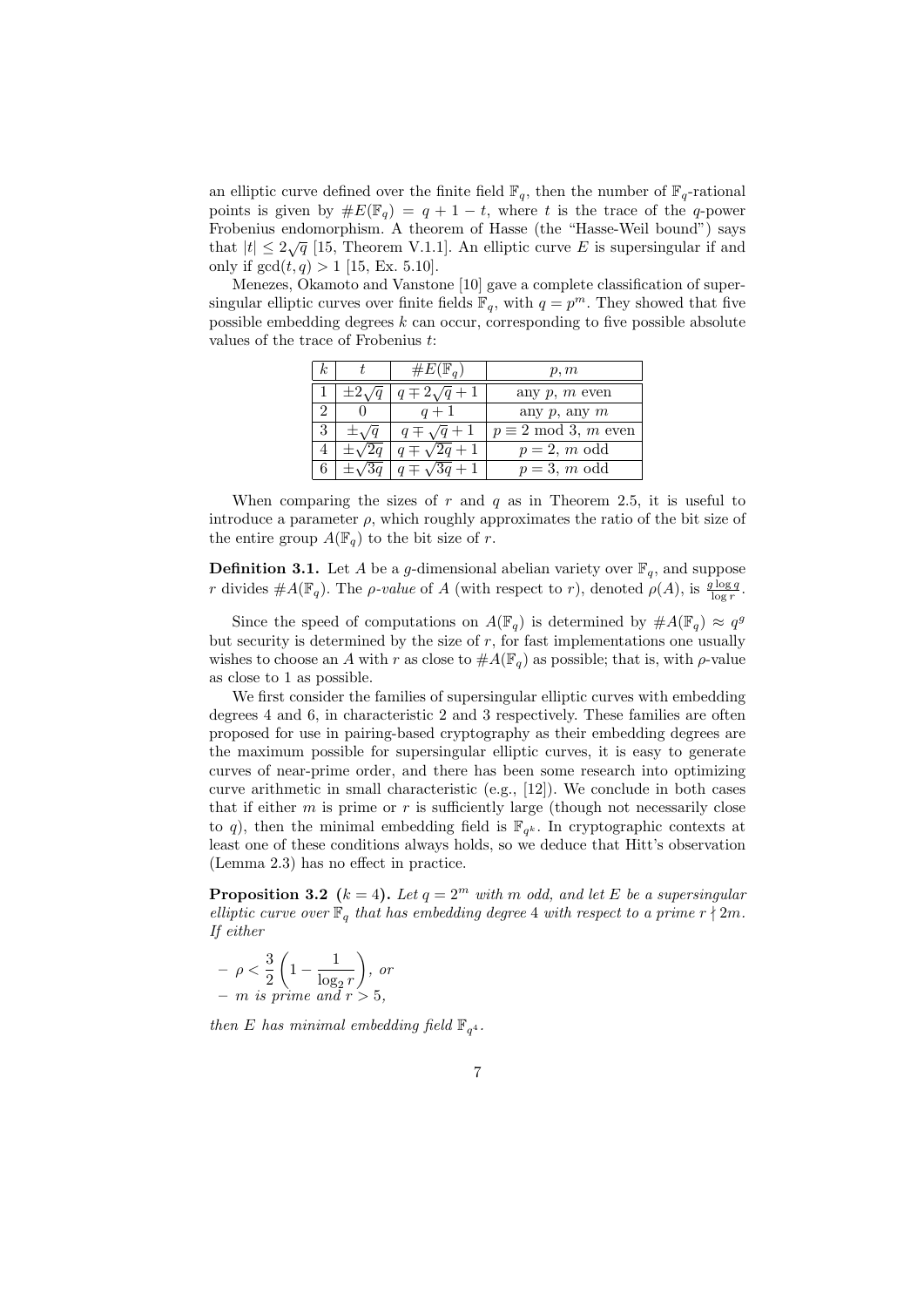*Proof.* If we write  $m = \alpha \beta$  as in Theorem 2.9, then the smallest prime dividing β must be at least 3. Thus if  $r > q^{2/3} + 1$  then condition (4) of Theorem 2.9 is satisfied. If m is prime and  $r > 5$  then condition (2) of Theorem 2.9 is satisfied. In both cases, by Corollary 2.10 E has minimal embedding field  $\mathbb{F}_{q^4}$ . An easy calculation shows that if  $\rho < \frac{3}{2}(1 - \frac{1}{\log_2 r})$  then  $r > q^{2/3} + 1$ .

**Proposition 3.3** ( $k = 6$ ). Let  $q = 3^m$  with m odd, and let E be a supersingular elliptic curve over  $\mathbb{F}_q$  that has embedding degree 6 with respect to a prime  $r \nmid 6m$ . If either

$$
- \rho < \frac{5}{3} \left( 1 - \frac{1}{\log_2 r} \right), \text{ or} \\ - m \text{ is prime and } r > 7,
$$

then E has minimal embedding field  $\mathbb{F}_{q^6}$ .

*Proof.* The proof is entirely analogous to that of Proposition 3.2.  $\Box$ 

**Remark 3.4.** In both of the above cases the cryptographic exponent  $c_{A,q}$  defined by Rubin and Silverberg is equal to  $k$ . Rubin and Silverberg's result (Theorem 2.5) thus implies that when  $k = 4$ , the conclusion of Proposition 3.2 holds whenever  $\rho < \frac{3 \log 2}{2 \log(1+\sqrt{2})} \approx 1.18$ , and that when  $k = 6$ , the conclusion of Proposition 3.3 holds whenever  $\rho < \frac{3 \log 3}{2 \log(1+\sqrt{3})} \approx 1.64$ . Thus in both cases our result is stronger (i.e., requires a weaker upper bound on  $\rho$ ) for sufficiently large r. In particular, since  $\rho \approx 3/2$  is recommended for  $k = 4$  curves to achieve a security level equivalent to an 80-bit symmetric-key system [3, Table 1.1], our result shows that supersingular  $k = 4$  curves are appropriate for this security level for any extension degree m.

For some implementations one may wish to use supersingular elliptic curves with very small embedding degrees. We thus continue our analysis by investigating the cases  $1 \leq k \leq 3$ . The case  $k = 2$  is the most straightforward.

**Proposition 3.5** ( $k = 2$ ). Let  $q = p^m$ , and let E be a supersingular elliptic curve over  $\mathbb{F}_q$  that has embedding degree 2 with respect to a prime  $r \nmid 2m$ . If either

$$
- \rho < 3 \left( 1 - \frac{1}{\log_2 r} \right), \text{ or}
$$
  
- m is prime and  $r > p + 1$ ,

then E has minimal embedding field  $\mathbb{F}_{q^2}$ .

*Proof.* The proof is entirely analogous to that of Proposition 3.2.  $\Box$ 

Rubin and Silverberg's result (Theorem 2.5) says that the conclusion of Proposition 3.5 holds whenever  $\rho < 2-\epsilon$  when m is even and whenever  $\rho < 3-\epsilon$ when m is odd, with  $\epsilon \to 0$  as  $p \to \infty$ . Thus our result is stronger when m is even.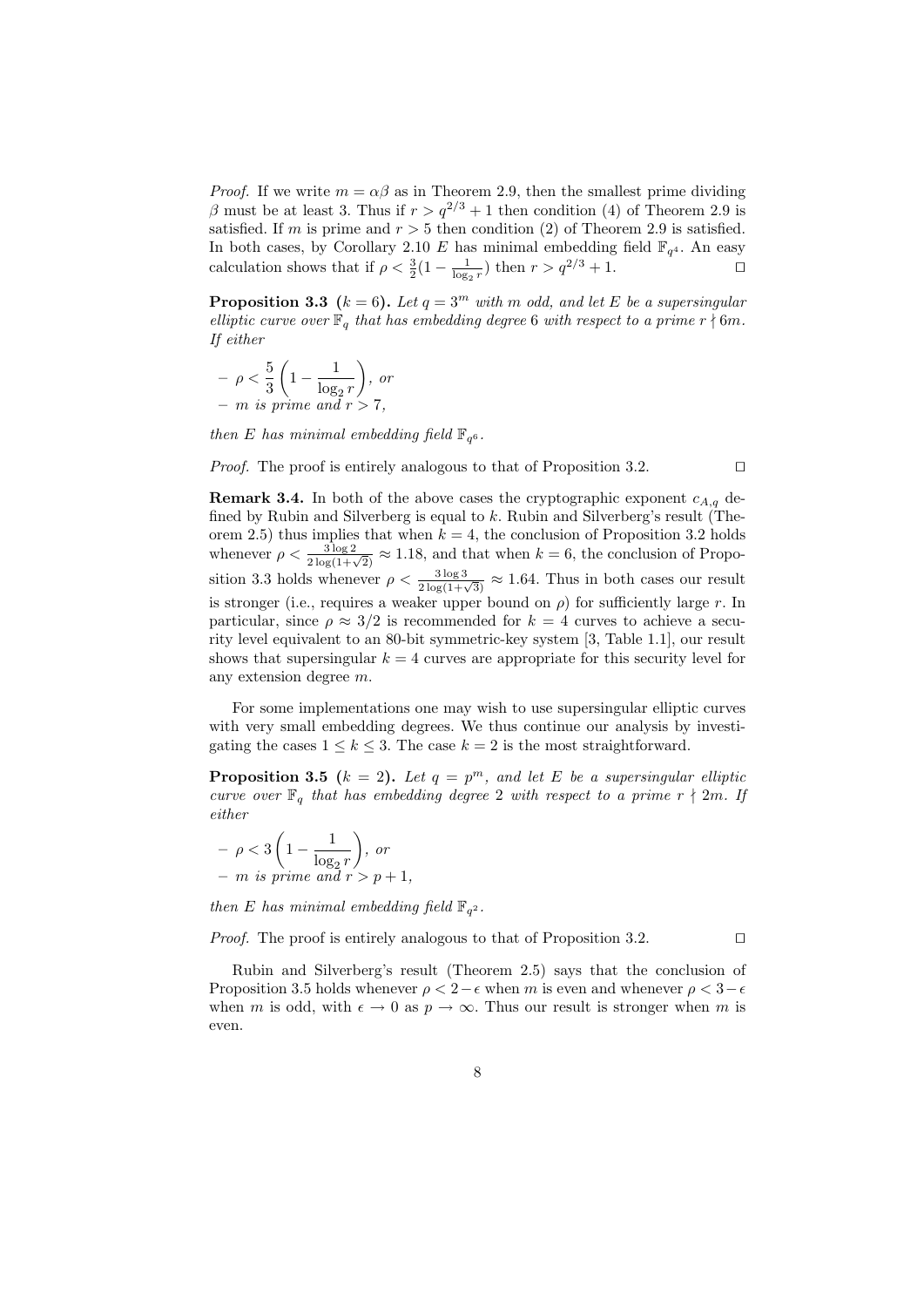The cases  $k = 1$  and  $k = 3$  are more subtle, as it is impossible to avoid the possibility that the minimal embedding field is  $\mathbb{F}_{p^{k/2}}$  even when r is very large. However, if we know the sign of the trace we can apply Theorem 2.9 to determine when the minimal embedding field is  $\mathbb{F}_{p^k}$  or  $\mathbb{F}_{p^{k/2}}$ .

**Proposition 3.6** ( $k = 1$ ). Let  $q = p^m$  with m even, and let E be a supersingular elliptic curve over  $\mathbb{F}_q$  that has embedding degree 1 with respect to a prime  $r \nmid m$ . If E has trace  $-2p^{m/2}$  and  $\rho < 6(1-\frac{1}{\log_2 r})$ , then E has minimal embedding field  $\mathbb{F}_q$ . If E has trace  $2p^{m/2}$  and  $\rho < 4$ , then E has minimal embedding field  $\mathbb{F}_{q^{1/2}}$ .

*Proof.* Let  $m' = m/2$ . Suppose E has trace  $-2p^{m'}$ . Then  $\#E(\mathbb{F}_q) = (p^{m'} + 1)^2$ , so r divides  $\Phi_2(p^{m'})$ . We now apply Theorem 2.9 with  $k = 2$  and  $m = m'$ . If we write  $m' = \alpha \beta$  as in the theorem, then the smallest prime dividing the β of Theorem 2.9 must be at least 3. Thus if  $r > p^{m'/3} + 1 = q^{1/6} + 1$  then condition  $(4)$  of the theorem is satisfied, so by Corollary 2.10 E has minimal embedding field  $\mathbb{F}_{p^{2m'}} = \mathbb{F}_q$ . An easy calculation shows that if  $\rho < 6(1 - \frac{1}{\log_2 r})$ then  $r > q^{1/6} + 1$ .

Now suppose E has trace  $2p^{m'}$ . Then  $\#E(\mathbb{F}_q) = (p^{m'}-1)^2$ , so r divides  $\Phi_1(p^{m'})$ . We now apply Theorem 2.9 with  $k=1$  and  $m=m'$ . If  $r > p^{m'/2} = q^{1/4}$ (or equivalently, if  $\rho < 4$ ) then condition (3) of the theorem is satisfied, so by Corollary 2.10 E has minimal embedding field  $\mathbb{F}_{p^{m'}} = \mathbb{F}_{q^{1/2}}$ .

When  $k = 1$ , Rubin and Silverberg's cryptographic exponent  $c<sub>A</sub>$  is equal to 1 when  $E$  has negative trace and  $1/2$  when  $E$  has positive trace; in both cases the integer  $f$  of Theorem 2.5 is equal to 2. Thus Theorem 2.5 says that the conclusion of Proposition 3.6 holds whenever  $\rho < 4 - \epsilon$ , with  $\epsilon \to 0$  as  $p \to \infty$ . Our result is stronger for the first case as well as for small  $p$ .

Remark 3.7. Proposition 3.6 demonstrates the somewhat surprising fact that the minimal embedding field of an elliptic curve  $E$  can be *smaller* than the field of definition of E. In fact such a curve is easy to construct. Let  $p > 3$  be prime, and let  $E/\mathbb{F}_p$  be a supersingular elliptic curve over  $\mathbb{F}_p$ . Let  $E'/\mathbb{F}_{p^2}$  be a quadratic twist of E over  $\mathbb{F}_{p^2}$ ; that is, a curve equipped with an isomorphism  $E' \to E$  given by  $(x, y) \mapsto (ux, u^{3/2}y)$  for some non-square<sup>3</sup>  $u \in \mathbb{F}_{p^2}^*$ . Then  $\#E'(\mathbb{F}_{p^2}) = (p-1)^2$ , and the minimal embedding field of E' with respect to any  $r | p - 1$  is  $\mathbb{F}_n$ .

Finally, we consider the case of embedding degree  $k = 3$ . As with  $k = 1$ , the minimal embedding field can be determined from the sign of the trace.

**Proposition 3.8** ( $k = 3$ ). Let  $q = p^m$  with m even, and let E be a supersingular elliptic curve over  $\mathbb{F}_q$  that has embedding degree 3 with respect to a prime r  $\nmid 3m$ . If E has trace  $p^{m/2}$  and  $\rho < \frac{10}{3}(1 - \frac{1}{\log_2 r})$ , then E has minimal embedding field  $\mathbb{F}_{q^3}$ . If E has trace  $-p^{m/2}$  and  $\rho < 4/3$ , then E has minimal embedding field  $\mathbb{F}_{q^{3/2}}^{'}$  .

<sup>&</sup>lt;sup>3</sup> If  $j(E) = 0$  then u must also be a cube; if  $j(E) = 1728$  then u must be a square but not a fourth power.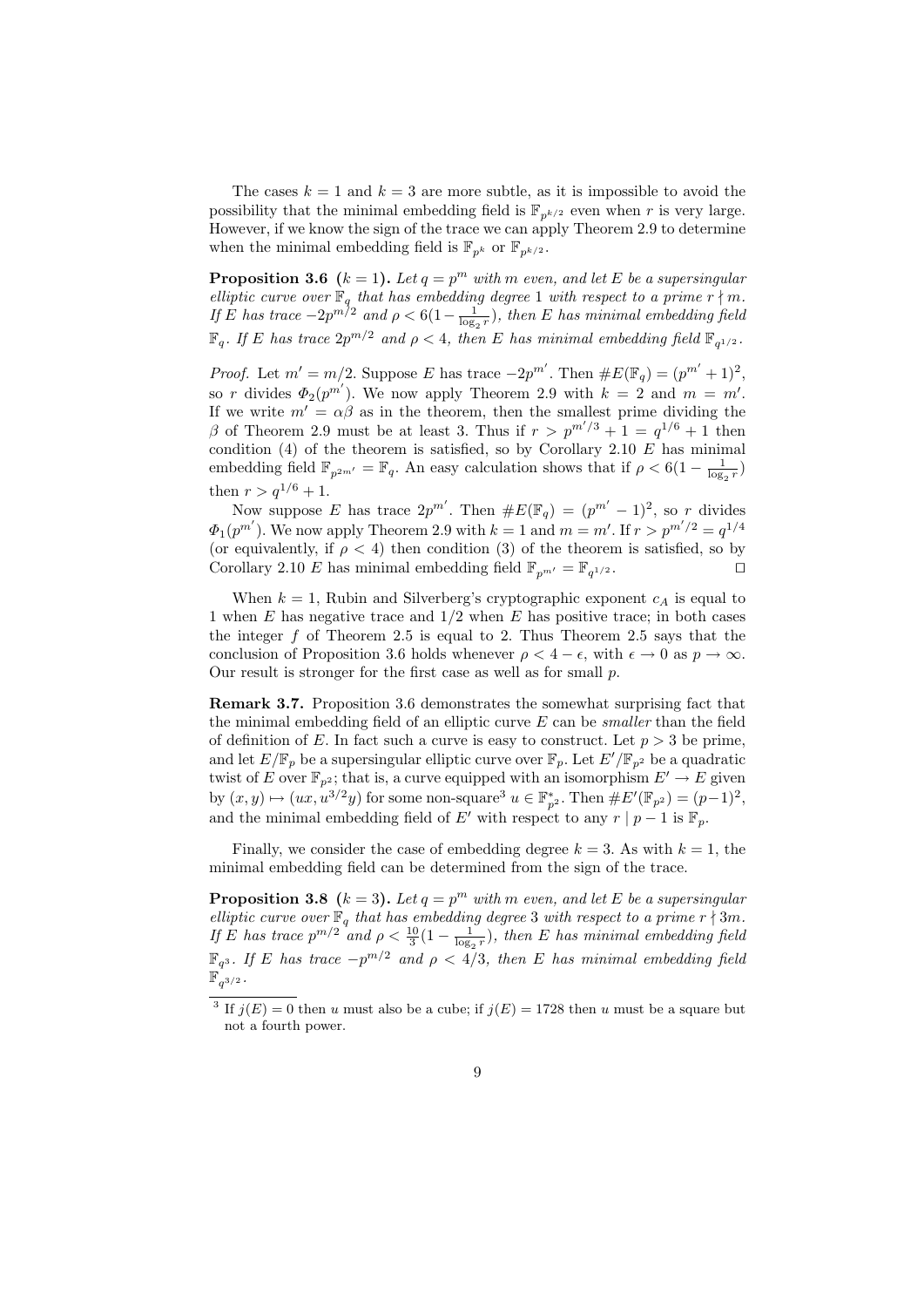When  $k = 3$ , Rubin and Silverberg's cryptographic exponent  $c<sub>A</sub>$  is equal to 3 when  $E$  has positive trace and  $3/2$  when  $E$  has negative trace. Thus Theorem 2.5 says that the conclusion of Proposition 3.8 holds whenever  $\rho < 2 - \epsilon$ , with  $\epsilon \to 0$  as  $p \to \infty$ . Our result is stronger for the first case.

# 4 Higher-dimensional supersingular abelian varieties

In this section we briefly sketch the application of our main result to supersingular abelian varieties of dimension  $g \geq 2$  defined over non-prime fields. Such varieties have been proposed for use in pairing-based cryptography as they have the potential to be more efficient than supersingular elliptic curves.

We first consider simple supersingular abelian varieties of dimension  $q =$ 2. Such varieties, known as abelian surfaces, can be described as Jacobians of genus 2 curves. Cardona and Nart [1] give a detailed description of the possible group orders and embedding degrees for simple supersingular abelian surfaces, analogous to the Menezes-Okamoto-Vanstone classification for elliptic curves.

Table 1 lists each isogeny class of simple supersingular abelian surfaces over  $\mathbb{F}_q$  (with  $q = p^m$ ) and its embedding degree k, as calculated by Cardona and Nart. The isogeny classes are described by a pair of integers  $(s, t)$ , which correspond to the coefficients of the characteristic polynomial of Frobenius  $x^4$  +  $sx^3 + tx^2 + sqx + q^2$ . An asterisk next to the embedding degree indicates that the minimal embedding field is  $\mathbb{F}_{q^{k/2}}$ , not  $\mathbb{F}_{q^k}$ .

When the extension degree  $m$  is prime, as is most often the case in cryptography, Corollary 2.10 tells us that if  $r > \Phi_k(p)$  then the minimal embedding field of a supersingular abelian surface with respect to r is  $\mathbb{F}_{p^k}$ . For the cases of small characteristic most often proposed for cryptography, we have the following:

**Proposition 4.1.** Let A be a simple supersingular abelian surface over  $\mathbb{F}_q$ , where  $q = p^m$ ,  $p \in \{2, 3, 5\}$ , and m is prime. Suppose A has embedding degree k with respect to a prime  $r > m$ . If  $r > 781$  then the minimal embedding field of A with respect to r is  $\mathbb{F}_{q^k}$ .

For more general situations, Table 1 gives two parameters for each isogeny class that are related to the minimal embedding field. A value of  $\alpha$  in the column "Cor. 2.10 max  $\rho$ " indicates that whenever  $r \nmid km$  is prime and  $\rho < \alpha$ , Corollary 2.10 implies that an abelian variety in the isogeny class has minimal embedding field  $\mathbb{F}_{q^k}$  with respect to r (or  $\mathbb{F}_{q^{k/2}}$  in the asterisked cases). When the value is  $\alpha - \epsilon$  one can take  $\epsilon = \alpha / \log_2 r$ .

A value of  $\beta$  in the column "RS max  $\rho$ " indicates that whenever r is prime and  $\rho < \beta$ , Rubin and Silverberg's result (Theorem 2.5) implies that an abelian variety in the isogeny class has minimal embedding field  $\mathbb{F}_{q^k}$  with respect to r (or  $\mathbb{F}_{q^{k/2}}$  in the asterisked cases). When p is not fixed, the values  $\beta$  are limits as  $p \to \infty$ .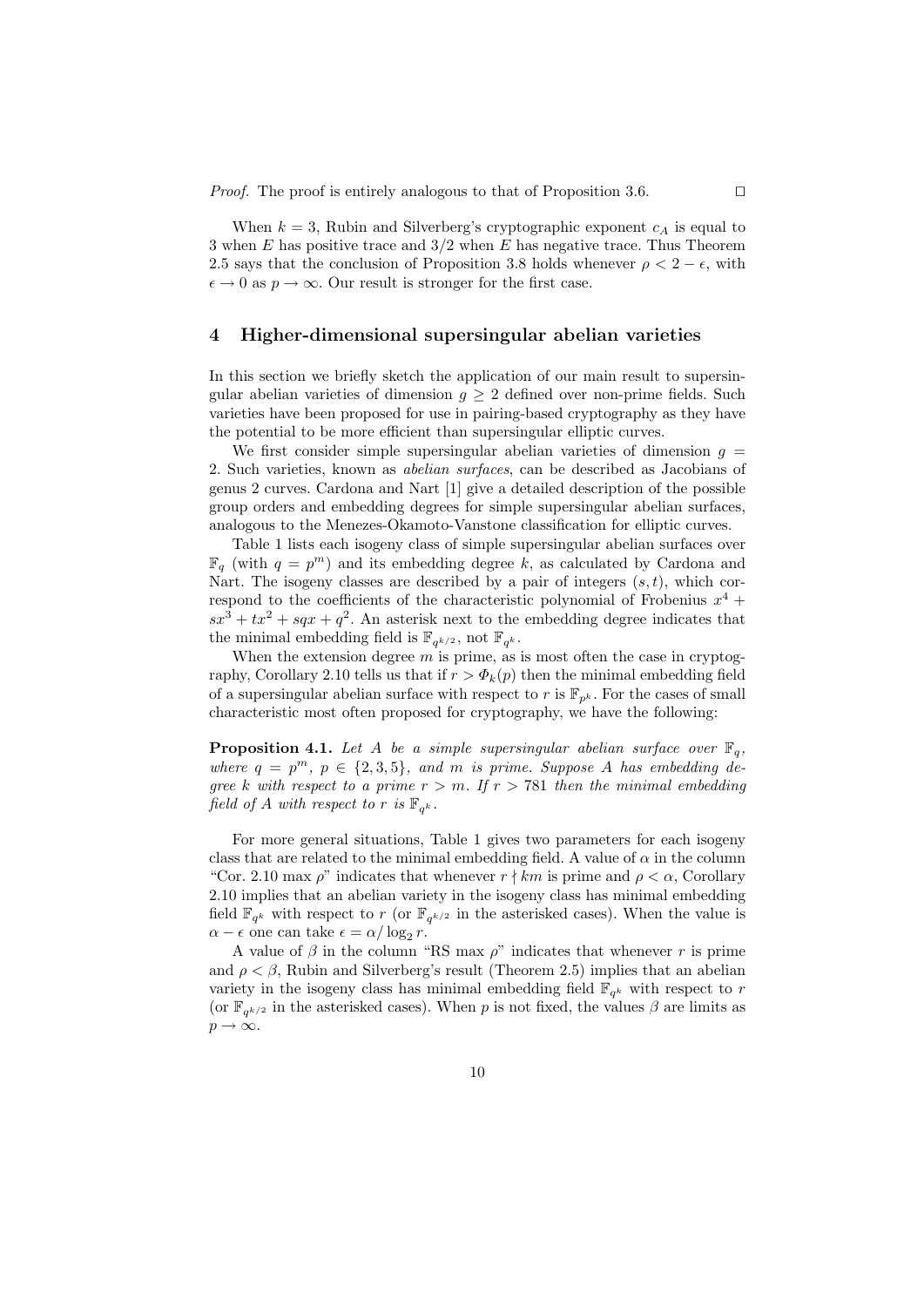Table 1. Maximal  $\rho$ -values guaranteeing a simple supersingular abelian surface over  $\mathbb{F}_q$   $(q = p^m)$  with embedding degree k has minimal embedding field  $\mathbb{F}_{q^k}$  ( $\mathbb{F}_{q^{k/2}}$  in the cases marked with a \*).

| (s,t)             | conditions on $p$ and $m$                         | $\kappa$       | Cor. 2.10 max $\rho$ | RS max $\rho$  |
|-------------------|---------------------------------------------------|----------------|----------------------|----------------|
| $(0,-2q)$         | $ m$ odd                                          | 1              | 6                    | 6              |
| (0, 2q)           | $ m \text{ even}, p \equiv 1 \pmod{4}$            | $\overline{2}$ | $6-\epsilon$         | 4              |
| $(2\sqrt{q}, 3q)$ | $ m \text{ even}, p \equiv 1 \pmod{3}$            | $3*$           | 8/3                  | 4              |
|                   | $(-2\sqrt{q}, 3q)$  m even, $p \equiv 1 \pmod{3}$ | 3              | $20/3-\epsilon$      | 4              |
| (0,0)             | $ m \text{ odd}, p \neq 2$                        | 4              | $3-\epsilon$         | 3              |
| (0,0)             | $ m \text{ even}, p \not\equiv 1 \pmod{8}$        | 4              | $3-\epsilon$         | $\overline{2}$ |
| (0,q)             | $ m$ odd                                          | 3              | 10/3                 | 3              |
| $(0,-q)$          | $ m \text{ odd}, p \neq 3$                        | 6              | $10/3 - \epsilon$    | 3              |
| $(0,-q)$          | $ m \text{ even}, p \not\equiv 1 \pmod{12}$       | 6.             | $10/3 - \epsilon$    | $\overline{2}$ |
| $(\sqrt{q}, q)$   | $ m \text{ even}, p \not\equiv 1 \pmod{5}$        | $5*$           | 8/5                  | $\overline{2}$ |
| $(-\sqrt{q}, q)$  | $ m \text{ even}, p \not\equiv 1 \pmod{5}$        | 5              | $12/5-\epsilon$      | $\overline{2}$ |
|                   | $(\pm \sqrt{5q}, 3q)$  m odd, $p = 5$             | 5              | 6/5                  | 2.06           |
|                   | $(\pm \sqrt{2q}, q)$   <i>m</i> odd, $p = 2$      | 12             | $5/3-\epsilon$       | 1.18           |

We conclude our analysis by applying our main result to a particularly interesting case of a supersingular abelian variety in dimension  $g = 4$ . Rubin and Silverberg [13,  $\S 5.1$ ] show that if  $q = 3^m$  and E is a supersingular elliptic curve over  $\mathbb{F}_q$  with embedding degree 6, then there is a simple 4-dimensional abelian variety  $A/\mathbb{F}_q$  with embedding degree  $k = 30$ . This A can be constructed as a subvariety of the restriction of scalars  $\text{Res}_{\mathbb{F}_{q^5}/\mathbb{F}_q} E$ . The ratio  $k/g = 7.5$  is the largest known for a supersingular abelian variety, which makes the variety appealing for practical use as it allows for higher security levels using fewer bits than a  $k = 6$  elliptic curve or a  $k = 12$  abelian surface.

**Proposition 4.2.** Let  $q = 3^m$  with m odd, and let A be a simple supersingular 4-dimensional abelian variety over  $\mathbb{F}_q$  that has embedding degree 30 with respect to a prime  $r \nmid 30m$ . If either

$$
- \rho < \frac{28}{15} \left( 1 - \frac{1}{\log_2 r} \right), \text{ or}
$$
  
- m is prime and  $r > 8400$ ,

then A has minimal embedding field  $\mathbb{F}_{q^{30}}$ .

*Proof.* The proof is entirely analogous to that of Proposition 3.2.  $\Box$ 

We note that if A is an abelian variety as in Proposition 4.2, Rubin and Silverberg's result (Theorem 2.5) shows that the result holds whenever  $r >$ Suverberg's result (1 neorem 2.5) shows that the result holds  $(1 + \sqrt{3})^{8m/3}$ , or  $\rho \lesssim 1.64$ . Thus our result  $(\rho \lesssim 1.87)$  is stronger.

### 5 Conclusion

Given an abelian variety A defined over a finite field  $\mathbb{F}_q$  such that A has embedding degree  $k$  with respect to a subgroup of prime order  $r$ , we consider the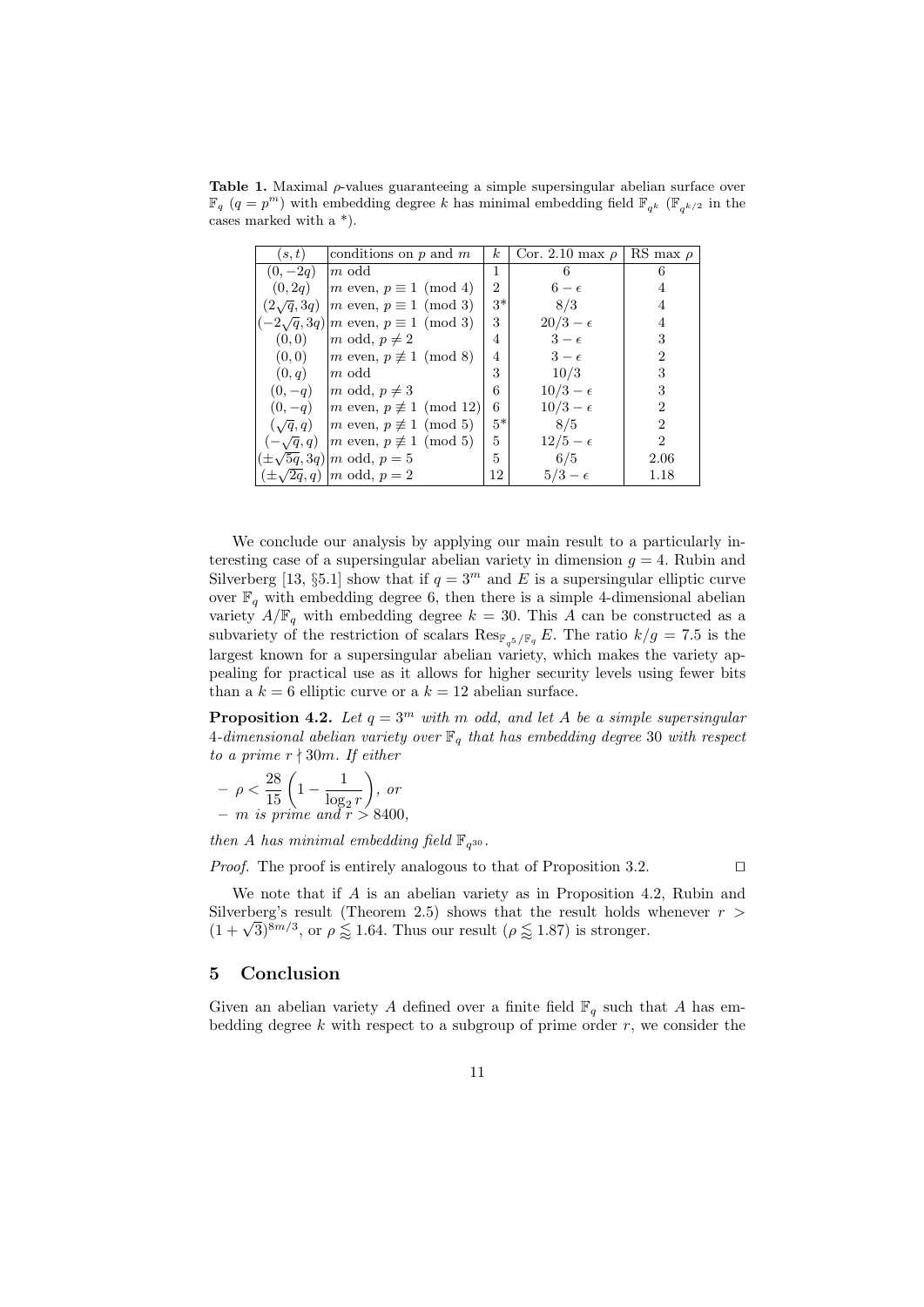question of whether the minimal embedding field of A with respect to r is  $\mathbb{F}_{q^k}$ . A positive answer to this question implies that the embedding degree  $k$  is a good measure of the security level of a pairing-based cryptosystem that uses A.

Our main results, Theorem 2.9 and Corollary 2.10, give explicit conditions on the field size q, the embedding degree  $k$ , and the subgroup order  $r$  that imply an affirmative answer to our question. We have applied our theorem to supersingular elliptic curves (Section 3) and to supersingular genus 2 curves (Section 4), in each case computing a maximum  $\rho$ -value for which the minimal embedding field must be  $\mathbb{F}_{q^k}$ . Our results are in most cases stronger (i.e., give larger allowable  $\rho$ -values) than the corresponding result of Rubin and Silverberg (Theorem 2.5). Our result thus guarantees more abelian varieties are suitable for use in pairing-based cryptography than any previous result had done.

Our theorem holds for general abelian varieties, not only supersingular ones. However, at present there exists only a single explicit construction of nonsupersingular abelian varieties over non-prime fields with small embedding degree. This construction, due to Hitt O'Connor et al. [8, Algorithm 3], produces abelian surfaces over  $\mathbb{F}_{p^2}$  with p-rank 1 (i.e., neither ordinary nor supersingular) and  $\rho \approx 16$ . These  $\rho$ -values are far too large both for practical use and for Corollary 2.10 to provide a useful result.

It is thus an open problem to construct non-supersingular abelian varieties  $\alpha$  including elliptic curves — over non-prime fields with small embedding degree and  $\rho < 16$ . Such a construction would not only expand our library of pairing-friendly abelian varieties but could potentially lead to improvement in the performance of pairing-based protocols, in the same way that elliptic curves over non-prime fields can lead to performance improvements for standard elliptic curve cryptography [4]. Once such varieties are constructed, our results can be used to determine whether the embedding degree also describes the minimal embedding field of these varieties.

# References

- 1. Gabriel Cardona and Enric Nart. Zeta function and cryptographic exponent of supersingular curves of genus 2. In *Pairing-Based Cryptography — Pairing 2007*, volume 4575 of Springer LNCS, pages 132–151, 2007.
- 2. Sylvain Duquesne and Gerhard Frey. Background on pairings. In Handbook of Elliptic and Hyperelliptic Curve Cryptography, pages 115–124. Chapman & Hall/CRC, Boca Raton, FL, 2006.
- 3. David Freeman, Michael Scott, and Edlyn Teske. A taxonomy of pairing-friendly elliptic curves. Cryptology ePrint Archive, Report 2006/372, 2006.
- 4. Steven D. Galbraith, Xibin Lin, and Michael Scott. Endomorphisms for faster elliptic curve cryptography on a large class of curves. To appear in Advances in  $Cryptology - EUROCRYPT 2009, 2009.$
- 5. P. Gaudry, F. Hess, and N. P. Smart. Constructive and destructive facets of Weil descent on elliptic curves. J. Cryptology, 15(1):19–46, 2002.
- 6. Pierrick Gaudry. Index calculus for abelian varieties and the elliptic curve discrete logarithm problem. To appear in J. Symbolic Computation.